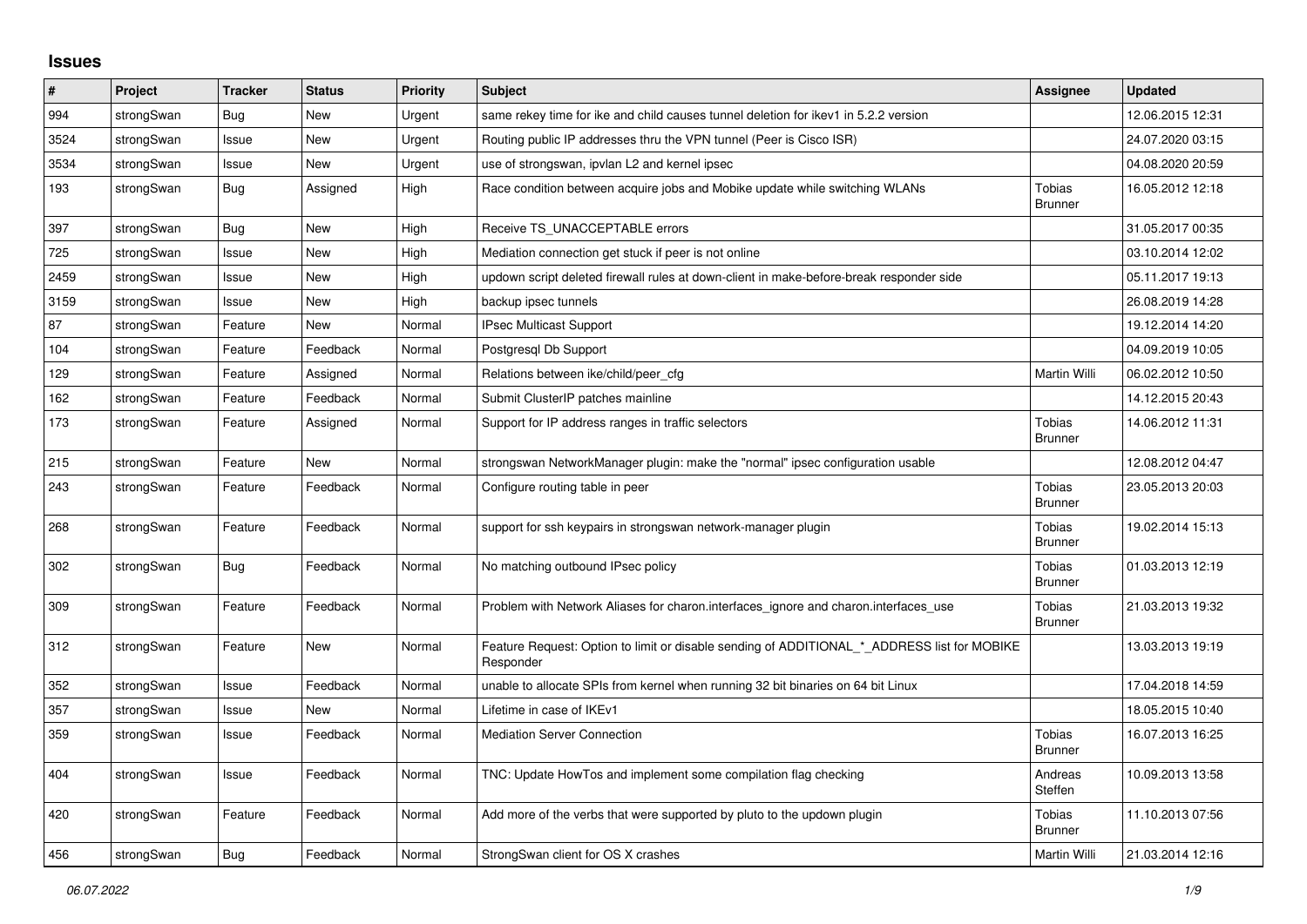| $\pmb{\#}$ | Project    | <b>Tracker</b> | <b>Status</b> | <b>Priority</b> | Subject                                                                                 | <b>Assignee</b>                 | <b>Updated</b>   |
|------------|------------|----------------|---------------|-----------------|-----------------------------------------------------------------------------------------|---------------------------------|------------------|
| 462        | strongSwan | Issue          | Feedback      | Normal          | strongswan android app can not use on android 4.4 OS                                    | Tobias<br><b>Brunner</b>        | 06.01.2014 13:07 |
| 482        | strongSwan | Issue          | Feedback      | Normal          | NAT-NAT connection                                                                      | Tobias<br><b>Brunner</b>        | 09.10.2014 12:37 |
| 522        | strongSwan | Issue          | <b>New</b>    | Normal          | Mac OS X native application won't update network interface for DNS lookups              |                                 | 08.07.2014 10:23 |
| 541        | strongSwan | Issue          | New           | Normal          | List of servers in client config (Failover)                                             |                                 | 13.08.2014 15:10 |
| 542        | strongSwan | Issue          | Feedback      | Normal          | Nesting tunnels                                                                         | Andreas<br>Steffen              | 07.03.2014 09:22 |
| 552        | strongSwan | Issue          | Feedback      | Normal          | move pki tool to ipsecdir                                                               | Tobias<br><b>Brunner</b>        | 14.04.2014 13:52 |
| 619        | strongSwan | Issue          | New           | Normal          | pki-issue should have an --out option                                                   |                                 | 15.06.2014 00:26 |
| 628        | strongSwan | Issue          | New           | Normal          | Windows Phone 8.1 - Certificate Pattern Matching                                        |                                 | 30.06.2014 14:06 |
| 640        | strongSwan | Feature        | New           | Normal          | Provide an init_once() abstraction layer                                                |                                 | 10.07.2014 15:10 |
| 641        | strongSwan | Feature        | New           | Normal          | kernel-iph virtual IP support and IKE routing lookups ignoring IPsec routes             |                                 | 10.07.2014 15:11 |
| 642        | strongSwan | Feature        | New           | Normal          | Windows Named Pipe stream and service                                                   |                                 | 10.07.2014 15:11 |
| 643        | strongSwan | Feature        | New           | Normal          | CNG/Bcrypt native Windows crypto plugin                                                 |                                 | 10.07.2014 15:12 |
| 644        | strongSwan | Feature        | New           | Normal          | Non-monolithic Windows build                                                            |                                 | 10.07.2014 15:12 |
| 645        | strongSwan | Feature        | <b>New</b>    | Normal          | Support HeapAlloc() and friends in leak-detective                                       |                                 | 10.07.2014 15:12 |
| 693        | strongSwan | Feature        | Feedback      | Normal          | Time policy for roadwarrior                                                             | <b>Tobias</b><br><b>Brunner</b> | 02.09.2014 11:06 |
| 697        | strongSwan | Issue          | New           | Normal          | HA: nodes fail to sync data because of UDP packet drops                                 |                                 | 09.09.2014 14:29 |
| 702        | strongSwan | Issue          | New           | Normal          | ipsec route mode, Strongswan as responder may result collsion in INIT exchange. and ike |                                 | 12.09.2014 16:34 |
| 730        | strongSwan | Issue          | New           | Normal          | NAT-NAT fallback                                                                        |                                 | 09.10.2014 12:40 |
| 746        | strongSwan | Feature        | New           | Normal          | Different radius server(s) for accounting                                               |                                 | 22.10.2014 12:23 |
| 766        | strongSwan | Feature        | New           | Normal          | Make retransmit settings tunable by connection                                          |                                 | 14.11.2014 10:02 |
| 777        | strongSwan | Issue          | <b>New</b>    | Normal          | column length in attributes table of strongswan database is too short                   |                                 | 25.11.2014 20:46 |
| 817        | strongSwan | Issue          | Feedback      | Normal          | IKEv2 IPv6 Router Advertisement                                                         |                                 | 27.03.2020 17:14 |
| 923        | strongSwan | Issue          | New           | Normal          | MOBIKE not working on HA cluster                                                        |                                 | 09.04.2015 09:46 |
| 926        | strongSwan | Issue          | New           | Normal          | HA: resync errors when a node is joining a cluster                                      |                                 | 10.04.2015 15:05 |
| 927        | strongSwan | Feature        | New           | Normal          | Charon: Implement route events and add an consumer in updown plugin                     |                                 | 11.04.2015 12:02 |
| 930        | strongSwan | Feature        | New           | Normal          | Option to have non-sequential v6 roadwarrior addresses                                  |                                 | 12.01.2016 16:36 |
| 960        | strongSwan | Feature        | Feedback      | Normal          | Raise ALERT_PROPOSAL_MISMATCH_IKE in IKE V1                                             | Martin Willi                    | 30.08.2017 09:05 |
| 973        | strongSwan | Issue          | New           | Normal          | IKEv2 dpd + auto=route + tunnel downtime cause additional CHILD_SAs                     |                                 | 29.05.2015 17:40 |
| 974        | strongSwan | Issue          | New           | Normal          | Charon crash on Mac OS with IPv6 Virtual IP                                             |                                 | 26.08.2021 21:07 |
| 1000       | strongSwan | Feature        | Feedback      | Normal          | Raise ALERT_TS_MISMATCH in IKE V1                                                       |                                 | 09.09.2015 12:47 |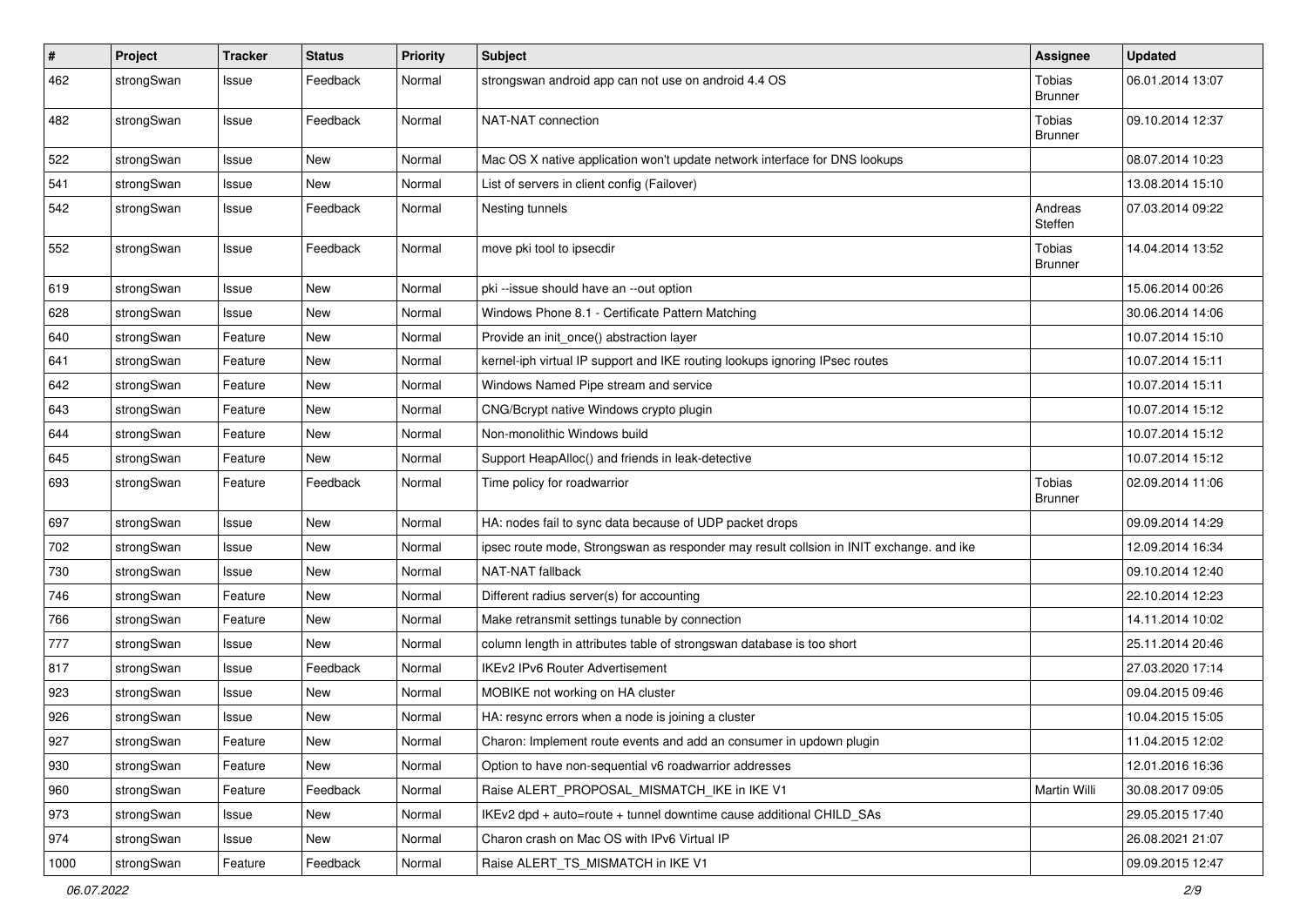| #    | Project    | <b>Tracker</b> | <b>Status</b> | <b>Priority</b> | <b>Subject</b>                                                                                                                                          | <b>Assignee</b> | <b>Updated</b>   |
|------|------------|----------------|---------------|-----------------|---------------------------------------------------------------------------------------------------------------------------------------------------------|-----------------|------------------|
| 1008 | strongSwan | Feature        | Feedback      | Normal          | FARP for IPv6                                                                                                                                           |                 | 14.12.2015 20:59 |
| 1057 | strongSwan | Feature        | New           | Normal          | conn switching based on eap identity                                                                                                                    |                 | 24.03.2020 10:14 |
| 1068 | strongSwan | <b>Bug</b>     | Feedback      | Normal          | strongswan 5.3.2 and IKEv1 in transport mode causes NO_PROPOSAL_CHOSEN error                                                                            |                 | 26.01.2018 13:30 |
| 1079 | strongSwan | Feature        | Feedback      | Normal          | Future Plans for firwall configuration equivalent under FreeBSD                                                                                         |                 | 21.08.2015 15:58 |
| 1081 | strongSwan | Feature        | New           | Normal          | Active/standby VPN Gateway Failover                                                                                                                     |                 | 21.08.2015 22:01 |
| 1082 | strongSwan | Feature        | Feedback      | Normal          | Framed-Route to set leftsubnet                                                                                                                          |                 | 07.10.2016 10:02 |
| 1157 | strongSwan | Issue          | Feedback      | Normal          | Message ID overflow RFC 5996 2.2                                                                                                                        |                 | 12.10.2015 13:52 |
| 1165 | strongSwan | Issue          | New           | Normal          | StrongSwan Virtual Ip problem                                                                                                                           | Martin Willi    | 19.10.2015 23:59 |
| 1207 | strongSwan | Feature        | New           | Normal          | Add more than 2 hosts support to HA plugin and make it configurable                                                                                     |                 | 08.12.2015 05:05 |
| 1251 | strongSwan | Feature        | New           | Normal          | FreeBSD HA                                                                                                                                              |                 | 11.01.2016 22:01 |
| 1253 | strongSwan | Feature        | Feedback      | Normal          | Strongswan doesn't support CA bundles                                                                                                                   |                 | 19.01.2016 11:23 |
| 1265 | strongSwan | Feature        | New           | Normal          | An option to disable NAT-T                                                                                                                              |                 | 23.06.2021 19:41 |
| 1271 | strongSwan | Issue          | New           | Normal          | X.509 UTF-8 support                                                                                                                                     |                 | 17.01.2016 14:39 |
| 1276 | strongSwan | Issue          | Feedback      | Normal          | Threading: ext-auth hook blocks any other connection attempt                                                                                            |                 | 27.01.2016 12:28 |
| 1289 | strongSwan | Issue          | <b>New</b>    | Normal          | HA plugin should sync last sent packet                                                                                                                  |                 | 01.02.2016 13:59 |
| 1334 | strongSwan | Issue          | Feedback      | Normal          | Version 5.3.5, duplicated tunnel aftr IKE_SA rekeyed                                                                                                    |                 | 10.03.2016 11:06 |
| 1338 | strongSwan | Issue          | Feedback      | Normal          | problem with changing esp algorithm in strongswan                                                                                                       |                 | 10.03.2016 18:23 |
| 1383 | strongSwan | Issue          | Feedback      | Normal          | How to limit the amount of the installed Child SAs                                                                                                      |                 | 08.04.2016 11:20 |
| 1422 | strongSwan | Issue          | Feedback      | Normal          | IKEv1: IKE_SA reauth vs. CHILD_SA rekey race prevents IKE_SA reauthentication in time                                                                   |                 | 20.04.2016 15:06 |
| 1456 | strongSwan | Issue          | Feedback      | Normal          | Missing Tunnel-Client-Endpoint & Tunnel-Server-Endpoint AVP in RADIUS Accounting Start/Stop<br>messages                                                 |                 | 11.05.2016 11:54 |
| 1482 | strongSwan | Feature        | Feedback      | Normal          | Allow changing init_limit_half_open etc. at runtime by reloading strongswan.conf                                                                        |                 | 26.05.2016 14:49 |
| 1506 | strongSwan | Feature        | Feedback      | Normal          | Enhance DoS protection to deny users that failed Authentication                                                                                         |                 | 17.06.2016 14:31 |
| 1559 | strongSwan | Feature        | Feedback      | Normal          | Expose received XAUTH/EAP username/password prompts via VICI, send secrets via VICI on<br>prompt                                                        |                 | 09.05.2017 16:28 |
| 2077 | strongSwan | Issue          | Feedback      | Normal          | Grace period before reassigning offline IP lease                                                                                                        |                 | 06.10.2017 10:44 |
| 2095 | strongSwan | Feature        | Feedback      | Normal          | Support liveness check in Strongswan                                                                                                                    |                 | 31.05.2017 00:56 |
| 2110 | strongSwan | Issue          | Feedback      | Normal          | Remote Identity (IDr) in IKE AUTH Response is sent as hex-encoded binary value instead of text<br>when setting leftid to type KEY_ID (leftid=@#xxxxxxx) |                 | 13.09.2016 21:42 |
| 2112 | strongSwan | Issue          | New           | Normal          | Broadcast packets are not relayed from Lan to Vpn clilent                                                                                               |                 | 14.09.2016 14:18 |
| 2160 | strongSwan | Issue          | Feedback      | Normal          | support for opportunistic encryption                                                                                                                    |                 | 06.05.2020 10:32 |
| 2165 | strongSwan | Feature        | Feedback      | Normal          | missing LIBRESSL_VERSION_NUMBER support                                                                                                                 |                 | 03.11.2016 09:23 |
| 2178 | strongSwan | Issue          | New           | Normal          | ha and updown                                                                                                                                           |                 | 01.12.2016 13:53 |
| 2184 | strongSwan | Issue          | Feedback      | Normal          | configuration with multiple RSA keys                                                                                                                    |                 | 14.12.2016 13:09 |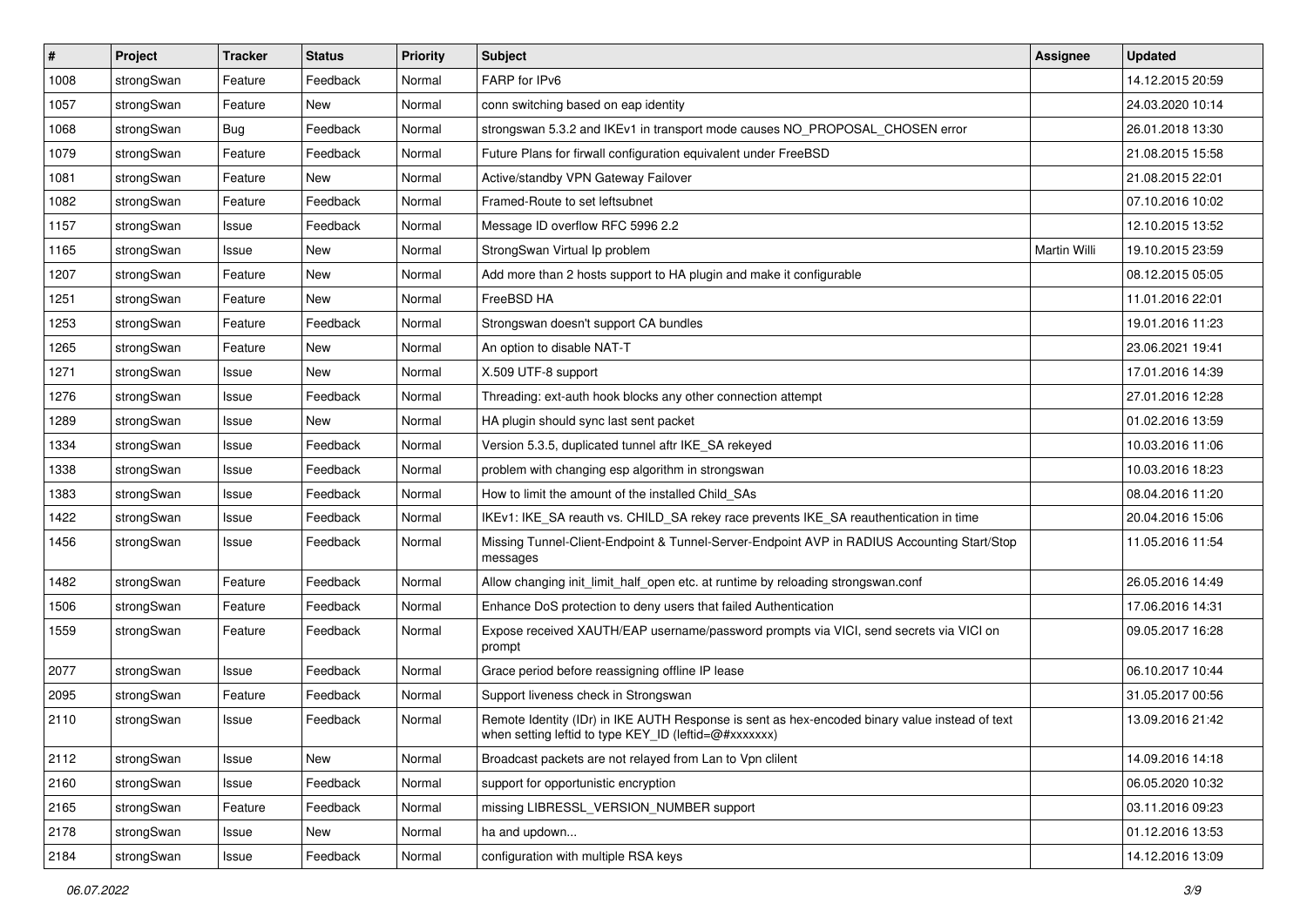| $\pmb{\#}$ | Project    | <b>Tracker</b> | <b>Status</b> | <b>Priority</b> | <b>Subject</b>                                                                                | <b>Assignee</b>          | <b>Updated</b>   |
|------------|------------|----------------|---------------|-----------------|-----------------------------------------------------------------------------------------------|--------------------------|------------------|
| 2185       | strongSwan | Feature        | Feedback      | Normal          | INTERNAL_IP4_SUBNET Attribute Support in Android Client                                       |                          | 10.12.2016 01:14 |
| 2189       | strongSwan | Feature        | Assigned      | Normal          | Support RFC 8229: TCP Encapsulation of IKE and IPsec Packets                                  | Tobias<br><b>Brunner</b> | 05.06.2020 19:48 |
| 2202       | strongSwan | Feature        | Feedback      | Normal          | Radius NAS IP to be specified                                                                 |                          | 18.01.2017 17:58 |
| 2203       | strongSwan | Issue          | Feedback      | Normal          | Protecting symetric traffic using high availability in gateway to gateway setup (both active) |                          | 15.02.2017 14:20 |
| 2260       | strongSwan | Issue          | New           | Normal          | Number of CHILD_SA for a single connection grows over time                                    |                          | 28.02.2017 13:46 |
| 2273       | strongSwan | Bug            | Feedback      | Normal          | Unable to install strongswan client helper on OSX El Capitan                                  |                          | 10.03.2017 15:34 |
| 2307       | strongSwan | Feature        | Feedback      | Normal          | Permit installation of trap policy for CHILD_SA configurations with unset local_addrs         |                          | 26.04.2017 15:04 |
| 2319       | strongSwan | Issue          | Feedback      | Normal          | gives up trying to bring up connection after DNS SERVFAIL                                     |                          | 08.05.2017 15:41 |
| 2357       | strongSwan | Issue          | Feedback      | Normal          | How to initiate IPsec SA Transport Mode without IKE?                                          |                          | 18.01.2021 18:36 |
| 2361       | strongSwan | Feature        | New           | Normal          | Import .sswan files from NetworkManager                                                       |                          | 12.06.2017 15:25 |
| 2394       | strongSwan | Issue          | Feedback      | Normal          | IP is not assigned after re-authentication                                                    |                          | 04.08.2017 19:03 |
| 2400       | strongSwan | Issue          | Feedback      | Normal          | Is DPD supposed to detect dead tunnel, or dead IKE instance                                   |                          | 11.01.2019 22:53 |
| 2411       | strongSwan | Issue          | Feedback      | Normal          | VPN server name resolution is done via overlay DNS server upon IKE disconnect                 |                          | 22.08.2017 10:42 |
| 2432       | strongSwan | Issue          | New           | Normal          | PLUTO_ME can be different for up-client and down-client                                       |                          | 21.09.2017 11:57 |
| 2446       | strongSwan | Issue          | Feedback      | Normal          | Traffic loss during IKE reauth despite make-before-break enabled                              |                          | 27.11.2017 17:12 |
| 2464       | strongSwan | Issue          | New           | Normal          | How to Loadbalance strongswan IPsec via NGINX?                                                |                          | 12.11.2017 19:16 |
| 2493       | strongSwan | Issue          | Feedback      | Normal          | Pkcs11 Plugin Returns w/Bogus Return Code                                                     | Jordan Hrycaj            | 12.12.2017 15:58 |
| 2494       | strongSwan | Issue          | Feedback      | Normal          | Problems With 64bit Slot IDs With Pkcs11 Plugin                                               | Jordan Hrycaj            | 12.12.2017 16:03 |
| 2495       | strongSwan | Feature        | Feedback      | Normal          | LibreSSL Plugin                                                                               |                          | 13.12.2017 09:29 |
| 2560       | strongSwan | Issue          | Feedback      | Normal          | Duplicate CA cert requests sent                                                               |                          | 28.02.2018 10:54 |
| 2580       | strongSwan | Issue          | Feedback      | Normal          | [CFG] handling xx attribute failed in Android or Ubuntu, but works in macOS                   |                          | 09.03.2018 17:49 |
| 2618       | strongSwan | Issue          | Feedback      | Normal          | Query regarding assignment of Tunnel IP                                                       |                          | 09.04.2018 10:57 |
| 2621       | strongSwan | Issue          | Feedback      | Normal          | Android: VPN connection stops working, strongSwan shows Connected                             |                          | 06.07.2018 13:06 |
| 2668       | strongSwan | Feature        | Feedback      | Normal          | UE shall include the DEVICE_IDENTITY Notify payload                                           |                          | 22.05.2018 13:48 |
| 2671       | strongSwan | Issue          | New           | Normal          | Passing user-supplied cerificate file names to charon-nm is problematic                       |                          | 23.05.2018 21:27 |
| 2678       | strongSwan | Issue          | Feedback      | Normal          | Phase 1 issue                                                                                 |                          | 07.06.2018 20:06 |
| 2682       | strongSwan | Issue          | New           | Normal          | IMV/IMC (re)Attestation                                                                       |                          | 07.06.2018 21:25 |
| 2691       | strongSwan | Issue          | New           | Normal          | Strongswan and KSOFTIRQ cpu utilization                                                       |                          | 26.06.2018 14:34 |
| 2701       | strongSwan | Issue          | New           | Normal          | Low bandwidth when Iperfing data thorugh IPSEC tunnel                                         |                          | 07.07.2020 13:38 |
| 2707       | strongSwan | Feature        | New           | Normal          | More attributes taken/translated from radius attributes                                       |                          | 14.07.2018 15:21 |
| 2726       | strongSwan | Issue          | Feedback      | Normal          | Strongswan selects wrong source IP                                                            |                          | 23.08.2018 13:38 |
| 2729       | strongSwan | Feature        | Feedback      | Normal          | Does Swanctl provide the same option as Ipsec with the rightID using a %?                     |                          | 20.09.2018 17:37 |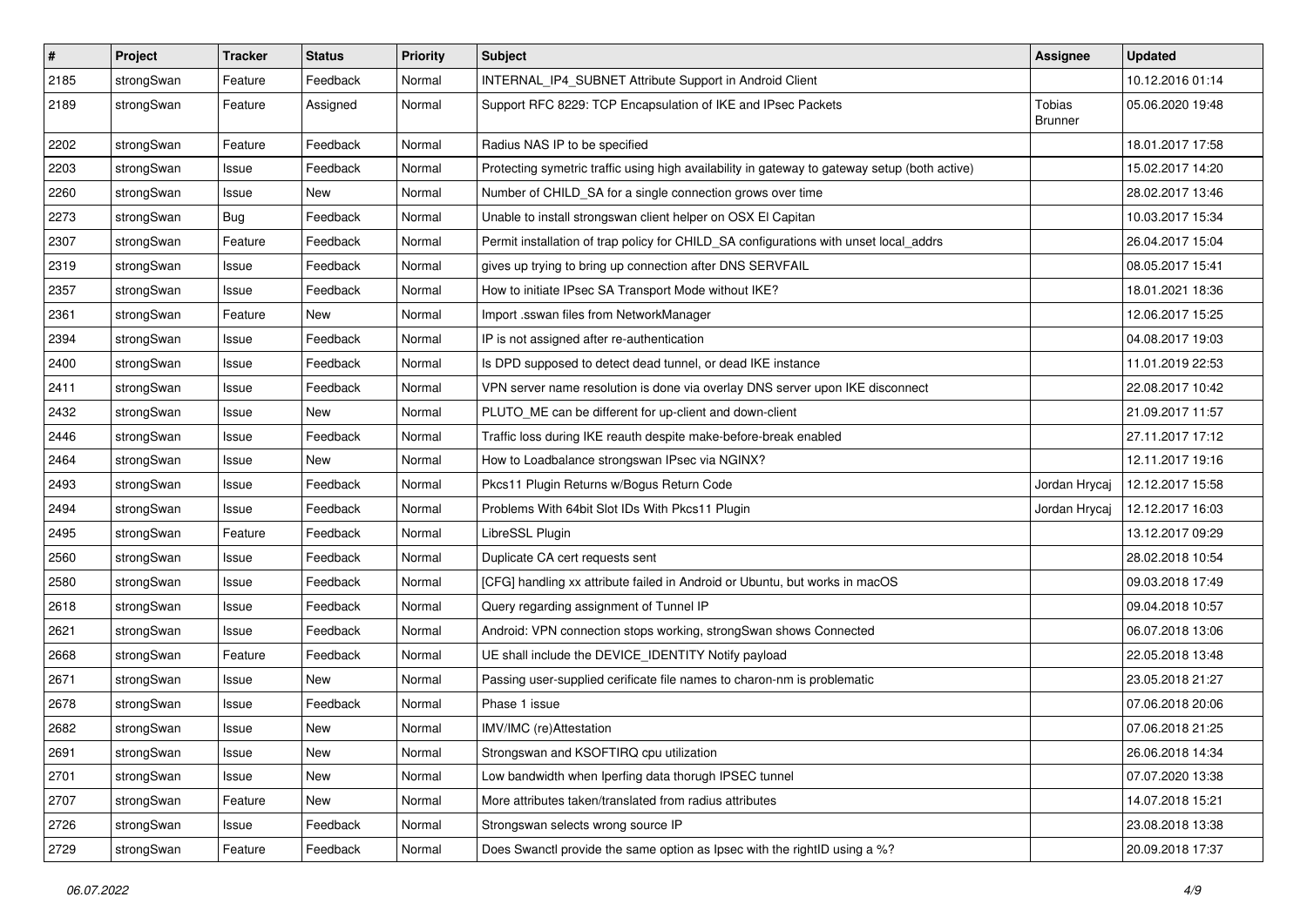| $\sharp$ | Project    | <b>Tracker</b> | <b>Status</b> | <b>Priority</b> | <b>Subject</b>                                                                                              | <b>Assignee</b>                 | <b>Updated</b>   |
|----------|------------|----------------|---------------|-----------------|-------------------------------------------------------------------------------------------------------------|---------------------------------|------------------|
| 2750     | strongSwan | Issue          | Feedback      | Normal          | setting WFP SA SPI failed: 0x80320035                                                                       |                                 | 27.05.2019 11:59 |
| 2793     | strongSwan | Feature        | Feedback      | Normal          | Remote identity with certificate                                                                            |                                 | 15.10.2018 10:20 |
| 2814     | strongSwan | Feature        | Feedback      | Normal          | Force Keepalive Packets if There is no NAT                                                                  |                                 | 29.10.2018 15:47 |
| 2816     | strongSwan | Issue          | Feedback      | Normal          | order of DNS entries is reversed in /etc/resolv.conf                                                        |                                 | 06.11.2018 10:41 |
| 2835     | strongSwan | Issue          | Feedback      | Normal          | Rekeyed SA can't be deleted in standby node                                                                 |                                 | 19.12.2018 02:52 |
| 2870     | strongSwan | Issue          | Feedback      | Normal          | DNS resolution outside of tunnel if DNS server is in remote TS                                              |                                 | 22.01.2019 11:06 |
| 2958     | strongSwan | Issue          | Feedback      | Normal          | Trap policies with unspecified remote IP covering multiple specific ports constantly produce new<br>IKE_SAs |                                 | 11.03.2019 15:03 |
| 2964     | strongSwan | Issue          | Feedback      | Normal          | Route to IKE Gateway Fails to Update Under Particular Configuration                                         |                                 | 13.03.2019 10:38 |
| 2966     | strongSwan | Issue          | Feedback      | Normal          | Problems with large amount of subnets in leftsubnet configuration                                           |                                 | 02.04.2019 10:35 |
| 2972     | strongSwan | Feature        | Feedback      | Normal          | how to add X509v3 Key Usage: Key Encipherment                                                               |                                 | 13.03.2019 13:59 |
| 3072     | strongSwan | Issue          | Feedback      | Normal          | Windows 10: setting WFP SA SPI fails with error 0x80320014                                                  |                                 | 29.05.2019 14:34 |
| 3075     | strongSwan | Feature        | New           | Normal          | <b>IPsec Labelling</b>                                                                                      |                                 | 29.05.2019 17:09 |
| 3097     | strongSwan | Issue          | Feedback      | Normal          | charon restart behaviour                                                                                    |                                 | 24.06.2019 16:09 |
| 3104     | strongSwan | Feature        | Feedback      | Normal          | EAP-RADIUS: binding address feature for routers with multiple interfaces connected to LAN.                  |                                 | 17.06.2021 02:26 |
| 3122     | strongSwan | Issue          | Feedback      | Normal          | Strongswan software iterupts                                                                                |                                 | 18.07.2019 02:27 |
| 3135     | strongSwan | Feature        | Feedback      | Normal          | Android client - settings for connection re-try                                                             |                                 | 12.08.2019 16:32 |
| 3151     | strongSwan | Issue          | Feedback      | Normal          | Forecast stops forwarding multicast                                                                         |                                 | 26.08.2019 14:06 |
| 3154     | strongSwan | Issue          | Feedback      | Normal          | signature validation failed only with sha2                                                                  |                                 | 20.08.2019 11:51 |
| 3162     | strongSwan | Feature        | Feedback      | Normal          | Strongswan Android support for default DNS suffixes (UNITY_DEF_DOMAIN flag)                                 |                                 | 29.08.2019 10:29 |
| 3254     | strongSwan | Issue          | Feedback      | Normal          | Log level in android level                                                                                  |                                 | 08.11.2019 08:36 |
| 3268     | strongSwan | Issue          | Feedback      | Normal          | Traffic disruption -- policy-based VPN to AWS VPN service                                                   |                                 | 15.11.2019 16:53 |
| 3282     | strongSwan | Issue          | Feedback      | Normal          | Android VPN client keeps retrying in airplane mode                                                          |                                 | 29.11.2019 16:06 |
| 3285     | strongSwan | <b>Bug</b>     | Feedback      | Normal          | Virtual IPs on FreeBSD cannot set IPv6 addresses                                                            |                                 | 02.11.2021 11:04 |
| 3291     | strongSwan | Issue          | Feedback      | Normal          | IPSec IKEv2 Client to VPN service 2                                                                         | Tobias<br><b>Brunner</b>        | 16.08.2020 12:58 |
| 3298     | strongSwan | Issue          | <b>New</b>    | Normal          | strategies to improve strongswan performance per single SA                                                  |                                 | 23.12.2019 14:05 |
| 3304     | strongSwan | Issue          | Feedback      | Normal          | Found unsupported critical X.509 extension: X509v3 Name Constraints                                         |                                 | 13.01.2020 14:50 |
| 3307     | strongSwan | Issue          | Feedback      | Normal          | Probable non compliance with RFC 7296 wrt traffic selector narrowing?                                       |                                 | 14.01.2020 16:19 |
| 3326     | strongSwan | Issue          | New           | Normal          | update custom routing table (table 220 by default) with new routes if new networks and routes<br>appear     |                                 | 10.02.2020 12:01 |
| 3341     | strongSwan | <b>Bug</b>     | Feedback      | Normal          | Application Icon missing on firestick 4K                                                                    | <b>Tobias</b><br><b>Brunner</b> | 20.02.2020 09:31 |
| 3342     | strongSwan | Issue          | Feedback      | Normal          | Certain fields in Storngswan on Firestick4K are not editable                                                |                                 | 20.02.2020 09:36 |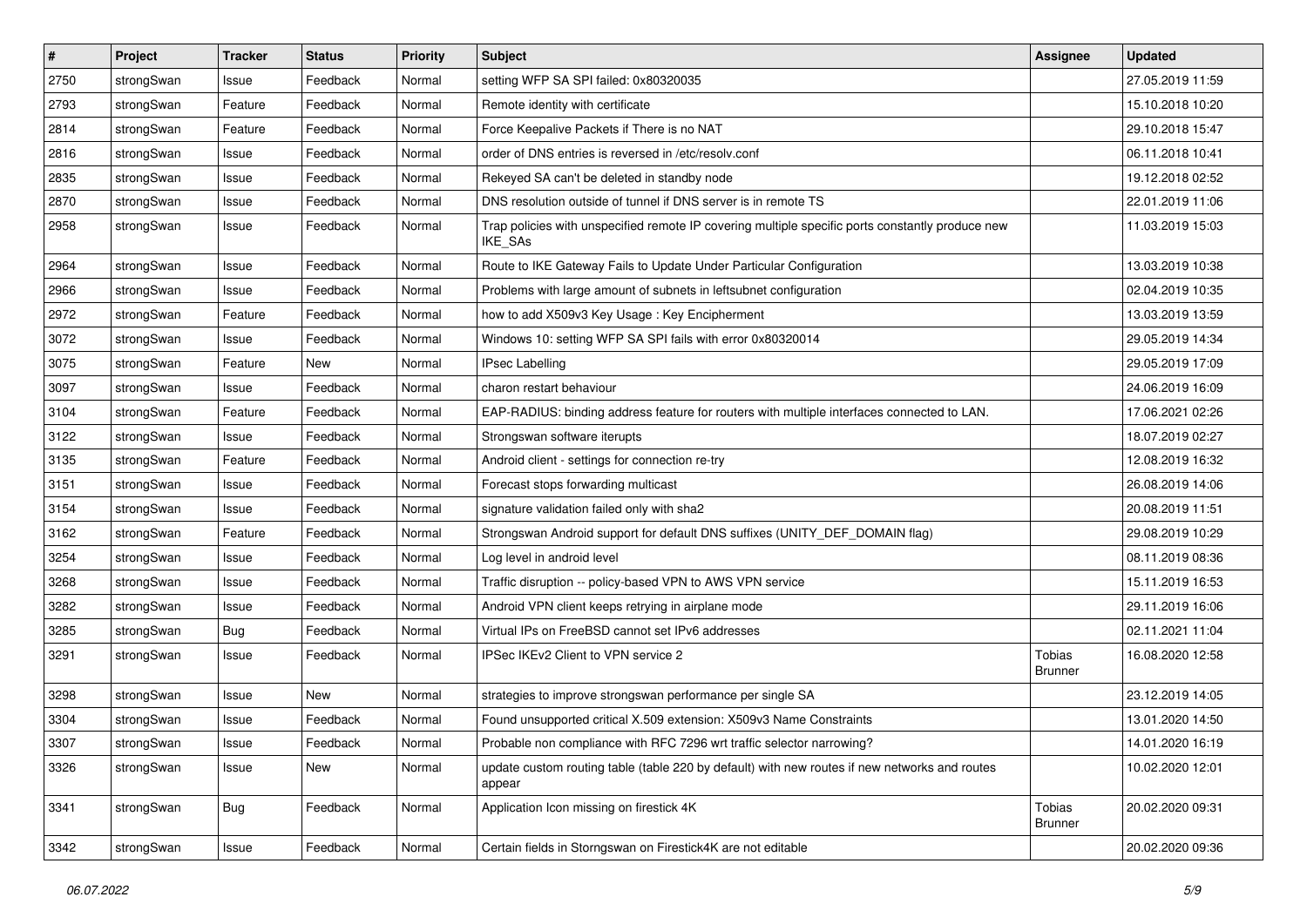| #    | Project    | <b>Tracker</b> | <b>Status</b> | <b>Priority</b> | <b>Subject</b>                                                                          | <b>Assignee</b>          | <b>Updated</b>   |
|------|------------|----------------|---------------|-----------------|-----------------------------------------------------------------------------------------|--------------------------|------------------|
| 3366 | strongSwan | Issue          | Feedback      | Normal          | Uninstall "any" trap policy if start_action=trap with virtual IPs is used               |                          | 13.03.2020 14:57 |
| 3377 | strongSwan | Issue          | Feedback      | Normal          | Interface ID not configured during HA synchronization                                   |                          | 18.03.2020 10:15 |
| 3389 | strongSwan | Issue          | Feedback      | Normal          | Child SAs not getting created after rekeying                                            |                          | 30.03.2020 15:45 |
| 3392 | strongSwan | Issue          | Feedback      | Normal          | mark=%unique and no Internet-connection with VPN                                        |                          | 31.07.2020 15:26 |
| 3398 | strongSwan | Feature        | New           | Normal          | Android client - allow configuring eap_id with EAP-TLS                                  |                          | 06.04.2020 23:19 |
| 3400 | strongSwan | Issue          | Feedback      | Normal          | Windows 10 IKEv2 rekeying fails                                                         |                          | 16.04.2020 17:08 |
| 3403 | strongSwan | Issue          | Feedback      | Normal          | IKEv2 natd false detection                                                              |                          | 09.04.2020 14:19 |
| 3422 | strongSwan | Feature        | Feedback      | Normal          | Allow multiple local.id to be specified in a single connection?                         |                          | 23.04.2020 13:19 |
| 3441 | strongSwan | Feature        | New           | Normal          | [Android] Lock modification of VPN configurations on work devices                       |                          | 11.05.2020 10:00 |
| 3442 | strongSwan | Issue          | Feedback      | Normal          | Apply policy based on network interface in transport mode                               |                          | 13.05.2020 10:53 |
| 3490 | strongSwan | Issue          | Feedback      | Normal          | Selecting incorrect auth mode for IKEv1                                                 |                          | 21.07.2020 21:26 |
| 3496 | strongSwan | Issue          | Feedback      | Normal          | Route-based VPN - transport mode                                                        |                          | 11.02.2021 09:55 |
| 3498 | strongSwan | Issue          | Feedback      | Normal          | FreeBSD + dhcp+farp plugin                                                              |                          | 22.01.2021 10:44 |
| 3499 | strongSwan | Issue          | Feedback      | Normal          | ISAKMP Signature hash algorithm / EAP-TLS Authentification                              |                          | 30.06.2020 10:40 |
| 3500 | strongSwan | Issue          | Feedback      | Normal          | swanctl --list-cert not listing all certs                                               |                          | 29.06.2020 15:25 |
| 3516 | strongSwan | Issue          | Feedback      | Normal          | Close IKE_SA after expiry without rekey/reauth                                          |                          | 20.07.2020 19:32 |
| 3536 | strongSwan | Issue          | Feedback      | Normal          | When Create multiple tunnels restart ipsec service will establish fail.                 |                          | 03.09.2020 13:58 |
| 3537 | strongSwan | Issue          | Feedback      | Normal          | IPv6 Packets are not transferred from server to client through IPSec using RPC protocol |                          | 01.09.2020 12:50 |
| 3545 | strongSwan | Issue          | New           | Normal          | Configuration model for multiple-VRF tunnel endpoints                                   |                          | 18.08.2020 13:50 |
| 3552 | strongSwan | Issue          | Feedback      | Normal          | Internet disconnects after once VPN is established                                      |                          | 30.08.2020 05:35 |
| 3558 | strongSwan | Issue          | Feedback      | Normal          | deleting half open IKE_SA with x.x.x.x after timeout with iOS device                    |                          | 05.09.2020 21:23 |
| 3560 | strongSwan | Issue          | Feedback      | Normal          | PSK tunnel working - Cert fails with fragmention errors                                 | Tobias<br><b>Brunner</b> | 11.09.2020 14:15 |
| 3561 | strongSwan | Issue          | Feedback      | Normal          | Azure P2S VPN Linux connection error                                                    |                          | 15.09.2020 12:22 |
| 3564 | strongSwan | Issue          | Feedback      | Normal          | Out of order packets are generated if strong swan is running on multiple cores          |                          | 16.09.2020 10:01 |
| 3565 | strongSwan | Issue          | Feedback      | Normal          | Filtering out logs or plugin in to do so                                                |                          | 16.09.2020 11:45 |
| 3566 | strongSwan | Issue          | Feedback      | Normal          | Number of simultaneous connections limited to 1000 in a cluster                         |                          | 18.09.2020 09:46 |
| 3568 | strongSwan | Issue          | Feedback      | Normal          | vpn connection is unstable                                                              |                          | 23.09.2020 16:28 |
| 3573 | strongSwan | Issue          | Feedback      | Normal          | ike2 and transit traffic                                                                |                          | 05.10.2020 10:55 |
| 3575 | strongSwan | Issue          | Feedback      | Normal          | Tunnel of IPv6 Over IPv4 not accespting Jumbo Packets                                   |                          | 23.09.2020 16:44 |
| 3576 | strongSwan | Issue          | Feedback      | Normal          | strongswan on openwrt virtual ip inside ipsec tunnel                                    |                          | 25.09.2020 17:01 |
| 3577 | strongSwan | Issue          | Feedback      | Normal          | StrongSwan Connection adding and deleting over network.                                 |                          | 28.09.2020 15:13 |
| 3578 | strongSwan | Issue          | Feedback      | Normal          | ipsec connection to FortiClient VPN                                                     |                          | 28.09.2020 15:08 |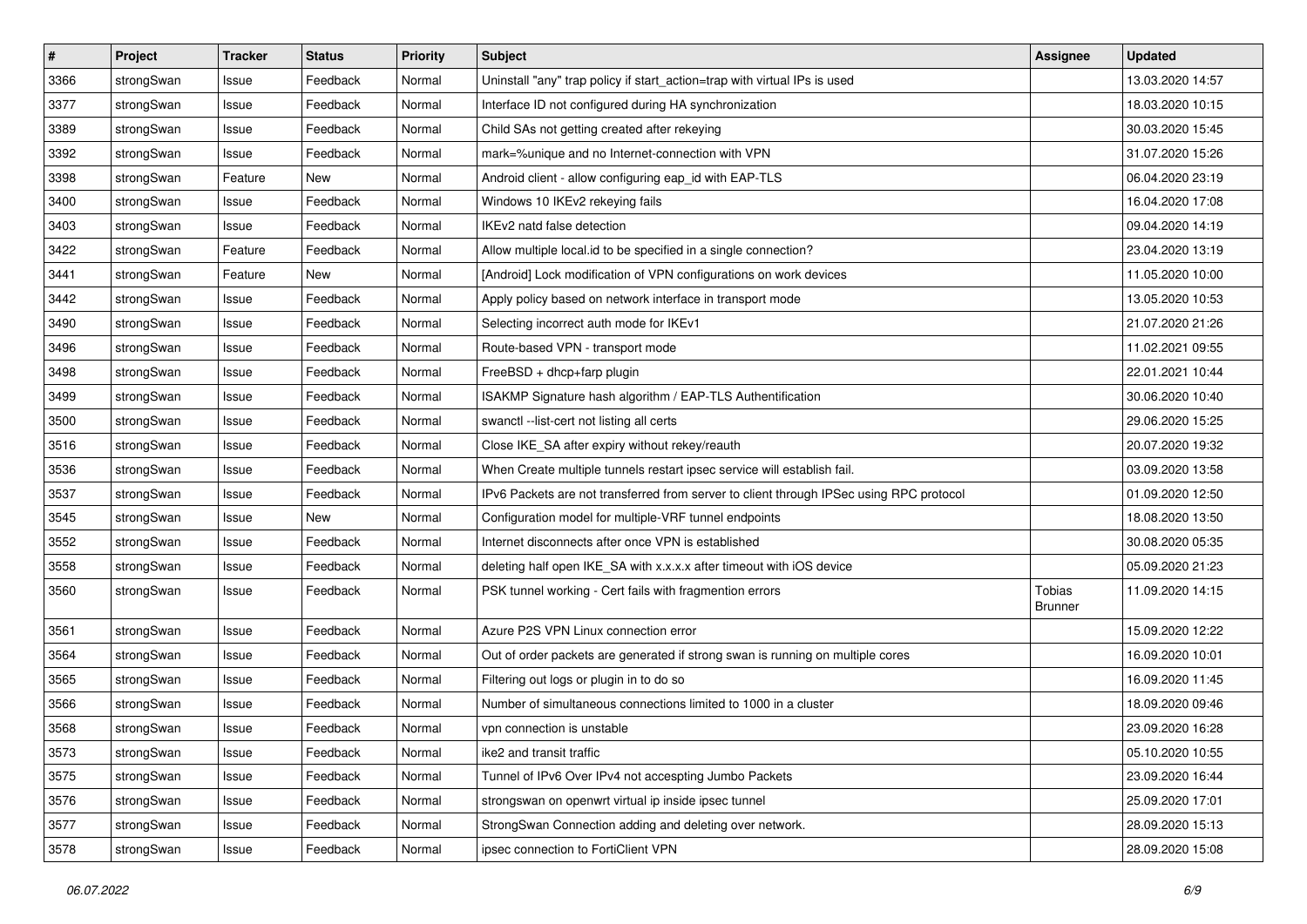| $\pmb{\#}$ | Project    | <b>Tracker</b> | <b>Status</b> | <b>Priority</b> | Subject                                                                                                      | <b>Assignee</b>                 | <b>Updated</b>   |
|------------|------------|----------------|---------------|-----------------|--------------------------------------------------------------------------------------------------------------|---------------------------------|------------------|
| 3580       | strongSwan | Issue          | Feedback      | Normal          | encapsulation and packets not routing into tunnel problems                                                   |                                 | 02.10.2020 10:03 |
| 3584       | strongSwan | Issue          | Feedback      | Normal          | Separate ipsec.conf file per conn and separate ipsec.secrets file per conn                                   | <b>Tobias</b><br><b>Brunner</b> | 30.09.2020 17:06 |
| 3588       | strongSwan | Issue          | Feedback      | Normal          | VPN setup over 4G                                                                                            |                                 | 08.10.2020 14:13 |
| 3592       | strongSwan | Issue          | Feedback      | Normal          | Tunnel reported as established but log show "found encrypted payload, but no transform set"                  |                                 | 20.10.2020 10:37 |
| 3593       | strongSwan | Issue          | Feedback      | Normal          | Need variable tracking make_before_break state into updown scripts                                           |                                 | 13.10.2020 09:59 |
| 3594       | strongSwan | Issue          | Feedback      | Normal          | How to see the traffic at ESP in UDP SPIs and forwarding rule                                                | <b>Tobias</b><br>Brunner        | 15.10.2020 13:57 |
| 3596       | strongSwan | Issue          | Feedback      | Normal          | no issuer certificate found for                                                                              |                                 | 21.10.2020 03:27 |
| 3597       | strongSwan | Issue          | Feedback      | Normal          | IPSec Client on CentOS 8 - Can't connect using ShrewSoft VPN config file                                     |                                 | 21.10.2020 16:38 |
| 3598       | strongSwan | Issue          | Feedback      | Normal          | swanctl on Windows: Support aborting execution                                                               |                                 | 19.10.2020 15:01 |
| 3603       | strongSwan | Issue          | Feedback      | Normal          | dns issue in config mode                                                                                     |                                 | 20.10.2020 11:50 |
| 3604       | strongSwan | Issue          | Feedback      | Normal          | Email Notification on down status                                                                            |                                 | 21.10.2020 10:54 |
| 3606       | strongSwan | Issue          | Feedback      | Normal          | Using ipsec tunnel from "foreign" subnet                                                                     | Noel Kuntze                     | 26.10.2020 12:23 |
| 3607       | strongSwan | Issue          | Feedback      | Normal          | statusall option reports transport established two or three times per IP at start-up                         |                                 | 27.10.2020 16:48 |
| 3609       | strongSwan | Issue          | Feedback      | Normal          | Potential DNS server IP address conflicts                                                                    |                                 | 26.10.2020 11:12 |
| 3610       | strongSwan | Issue          | Feedback      | Normal          | farp plugin conflicts with DHCP service                                                                      |                                 | 26.10.2020 18:06 |
| 3611       | strongSwan | Issue          | Feedback      | Normal          | Unable to Send Traffic Using NAT on EC2 Instance                                                             |                                 | 27.10.2020 16:35 |
| 3614       | strongSwan | Issue          | Feedback      | Normal          | Certificate renewal for about to expire certificates                                                         |                                 | 30.10.2020 13:30 |
| 3616       | strongSwan | Issue          | Feedback      | Normal          | With Strongswan 5.7.2, unique=never not allowing multiple clients to establish tunnels with same<br>identity |                                 | 05.11.2020 12:32 |
| 3617       | strongSwan | Issue          | Feedback      | Normal          | full-offload swanctl.conf                                                                                    |                                 | 03.11.2020 17:24 |
| 3618       | strongSwan | Issue          | Feedback      | Normal          | Use side-band to configure strongswan's                                                                      |                                 | 09.11.2020 10:38 |
| 3620       | strongSwan | Issue          | Feedback      | Normal          | L2TP/IPSEC ipsec.conf setting                                                                                | <b>Tobias</b><br><b>Brunner</b> | 12.11.2020 10:14 |
| 3625       | strongSwan | Issue          | Feedback      | Normal          | Always on VPN when the client is on the same LAN as the VPN server                                           |                                 | 10.11.2020 18:45 |
| 3628       | strongSwan | Issue          | Feedback      | Normal          | Constant `retransmit` while establishing CHILD_SA                                                            |                                 | 16.11.2020 10:14 |
| 3629       | strongSwan | Issue          | Feedback      | Normal          | IPSec enc only on specific dport/proto                                                                       |                                 | 16.11.2020 10:04 |
| 3630       | strongSwan | Issue          | Feedback      | Normal          | The certificate is loaded but not used.                                                                      |                                 | 18.11.2020 10:29 |
| 3636       | strongSwan | Issue          | Feedback      | Normal          | Tor behind VPN                                                                                               | Tobias<br><b>Brunner</b>        | 23.11.2020 14:09 |
| 3640       | strongSwan | Issue          | Feedback      | Normal          | Problem surfing via VPN form Android APK on a sepcific Mobile Operator                                       |                                 | 26.11.2020 11:43 |
| 3642       | strongSwan | Issue          | Feedback      | Normal          | How to distinguish encapsulated packets from different interfaces                                            |                                 | 30.11.2020 09:38 |
| 3643       | strongSwan | Issue          | Feedback      | Normal          | Strongswan and FRR NHRP                                                                                      |                                 | 01.12.2020 10:55 |
| 3647       | strongSwan | Issue          | Feedback      | Normal          | Is it possible to receive INTERNAL IP4 SUBNET attributes in updown scripts                                   |                                 | 02.12.2020 17:06 |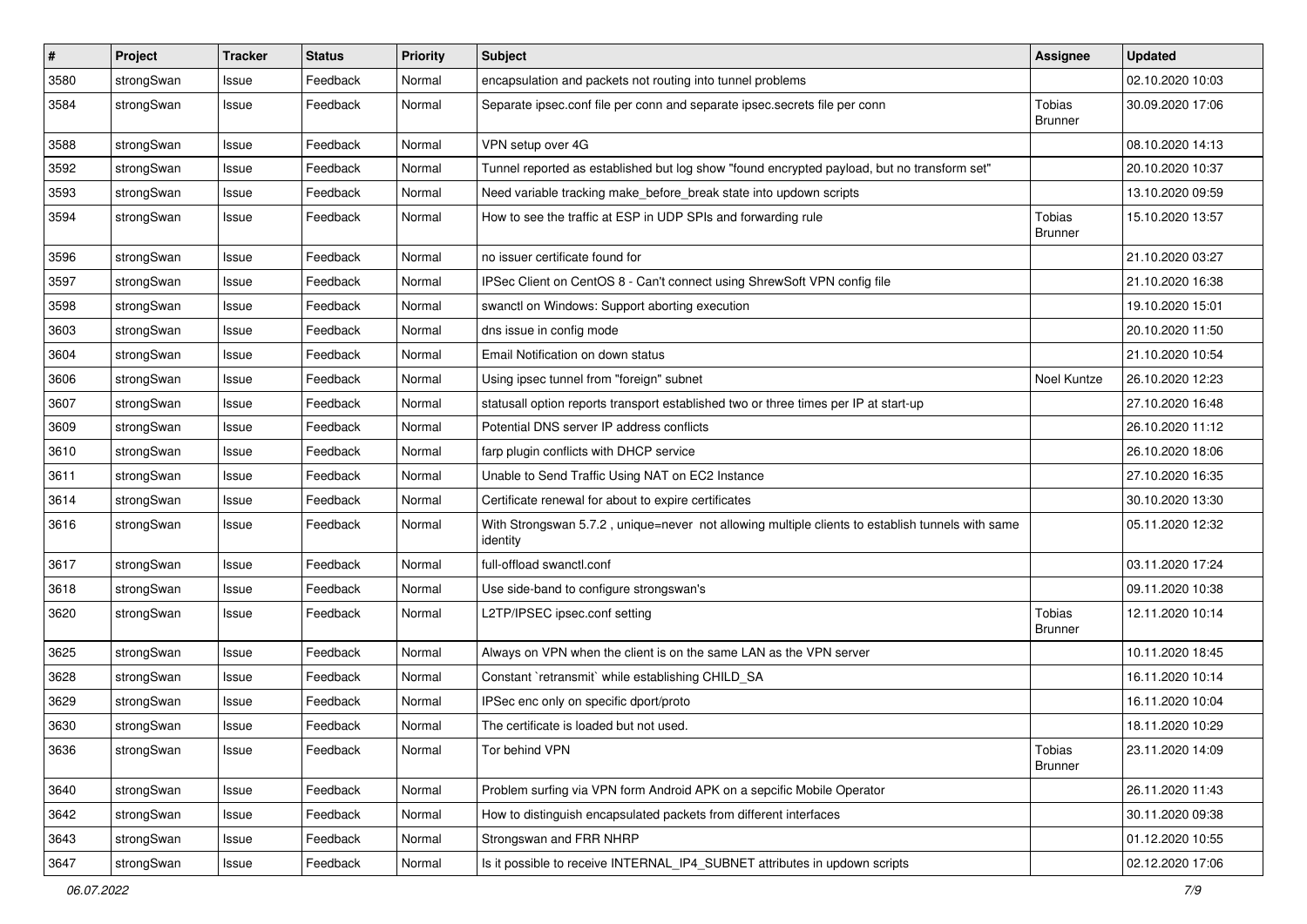| $\sharp$ | Project    | <b>Tracker</b> | <b>Status</b> | <b>Priority</b> | <b>Subject</b>                                                                                                                      | <b>Assignee</b>          | <b>Updated</b>   |
|----------|------------|----------------|---------------|-----------------|-------------------------------------------------------------------------------------------------------------------------------------|--------------------------|------------------|
| 3650     | strongSwan | Issue          | Feedback      | Normal          | HA behaves very strange                                                                                                             |                          | 04.12.2020 08:53 |
| 3651     | strongSwan | Feature        | New           | Normal          | Support for FC-SP-2                                                                                                                 |                          | 07.01.2021 20:04 |
| 3652     | strongSwan | Issue          | Feedback      | Normal          | In strongswan ipsec.conf, how to set the "ike" parameters so that it can support all hash Algorithm<br>and DH group server support? |                          | 08.12.2020 12:35 |
| 3653     | strongSwan | Feature        | Feedback      | Normal          | Is there any possibility to pass any non-standard parameters for tunnels (ike or child sa) for use by<br>custom plugin?             |                          | 08.12.2020 11:03 |
| 3654     | strongSwan | Issue          | Feedback      | Normal          | The L2tp/ipsec tunnel interface will not be delete when the connect abnormal interrupt.                                             |                          | 08.12.2020 12:24 |
| 3662     | strongSwan | Issue          | Feedback      | Normal          | unamed session                                                                                                                      |                          | 04.01.2021 11:32 |
| 3663     | strongSwan | Issue          | Feedback      | Normal          | Multiple ways to end up with duplicate / redundant child SA entries                                                                 |                          | 06.01.2021 16:15 |
| 3665     | strongSwan | Issue          | Feedback      | Normal          | When there is data flow, the VPN tunnel will not automatically connect                                                              | Tobias<br><b>Brunner</b> | 05.01.2021 16:26 |
| 3668     | strongSwan | Issue          | Feedback      | Normal          | Configuring the strongSwan Helm chart on openshift                                                                                  | Tobias<br><b>Brunner</b> | 07.01.2021 16:33 |
| 3669     | strongSwan | Issue          | Feedback      | Normal          | Failed connection to IKE SA (Checkpoint Server)                                                                                     |                          | 08.01.2021 17:58 |
| 3670     | strongSwan | Issue          | Feedback      | Normal          | Can routing rules be changed without terminating and re-initiating the tunnel                                                       |                          | 12.08.2021 14:29 |
| 3671     | strongSwan | Issue          | Feedback      | Normal          | Windows client failed with 13843 against Strongswan via SQL backend                                                                 |                          | 13.01.2021 14:43 |
| 3672     | strongSwan | Issue          | Feedback      | Normal          | ESP connection over IPv6                                                                                                            |                          | 14.01.2021 17:04 |
| 3673     | strongSwan | Issue          | Feedback      | Normal          | IKEv2/IPSec MSCHAPv2 fails on Android 11 (API 30).                                                                                  | Tobias<br><b>Brunner</b> | 17.01.2021 07:25 |
| 3678     | strongSwan | Issue          | Feedback      | Normal          | IKE authentication credentials are unacceptable - Ubuntu Server - Windows 10 client                                                 |                          | 19.01.2021 18:29 |
| 3680     | strongSwan | Issue          | Feedback      | Normal          | How to unload a paritcular certificate from strongswan.                                                                             | Tobias<br><b>Brunner</b> | 27.01.2021 09:28 |
| 3682     | strongSwan | Issue          | Feedback      | Normal          | Is there a way to mark special case traffic bypass the traffic selectors?                                                           |                          | 03.02.2021 16:44 |
| 3683     | strongSwan | Issue          | Feedback      | Normal          | IKEV2 connection fail to rekey process                                                                                              |                          | 28.01.2021 13:25 |
| 3685     | strongSwan | Issue          | Feedback      | Normal          | giving up after 5 retransmits                                                                                                       |                          | 03.02.2021 16:59 |
| 3686     | strongSwan | Issue          | Feedback      | Normal          | Site to clients IPsec and private IP                                                                                                |                          | 04.02.2021 11:11 |
| 3687     | strongSwan | Issue          | Feedback      | Normal          | Strongswan ipsec do not forward package to host                                                                                     |                          | 02.02.2021 14:40 |
| 3689     | strongSwan | Feature        | Feedback      | Normal          | Auto-connect on Wi-Fi network.                                                                                                      |                          | 03.02.2021 16:32 |
| 3692     | strongSwan | Issue          | Feedback      | Normal          | Failing IPsec Phase 2 connection between Centos 7 VPS and Cisco ASA5540                                                             |                          | 04.02.2021 16:29 |
| 38       | strongSwan | Feature        | New           | Low             | OCSP in IKE payload, RFC4806                                                                                                        |                          | 19.12.2014 14:20 |
| 368      | strongSwan | Feature        | New           | Low             | Add support for UNITY_DEF_DOMAIN mode config and pass domain to resolvconf                                                          |                          | 27.07.2013 01:25 |
| 406      | strongSwan | Feature        | Feedback      | Low             | TNC: Speeding up the Attestation process                                                                                            | Andreas<br>Steffen       | 10.09.2013 14:00 |
| 2392     | strongSwan | Feature        | Feedback      | Low             | enable eap-ttls in Android client                                                                                                   | Tobias<br><b>Brunner</b> | 04.07.2018 19:48 |
| 2409     | strongSwan | Feature        | Feedback      | Low             | Android client status details                                                                                                       |                          | 18.08.2017 13:23 |